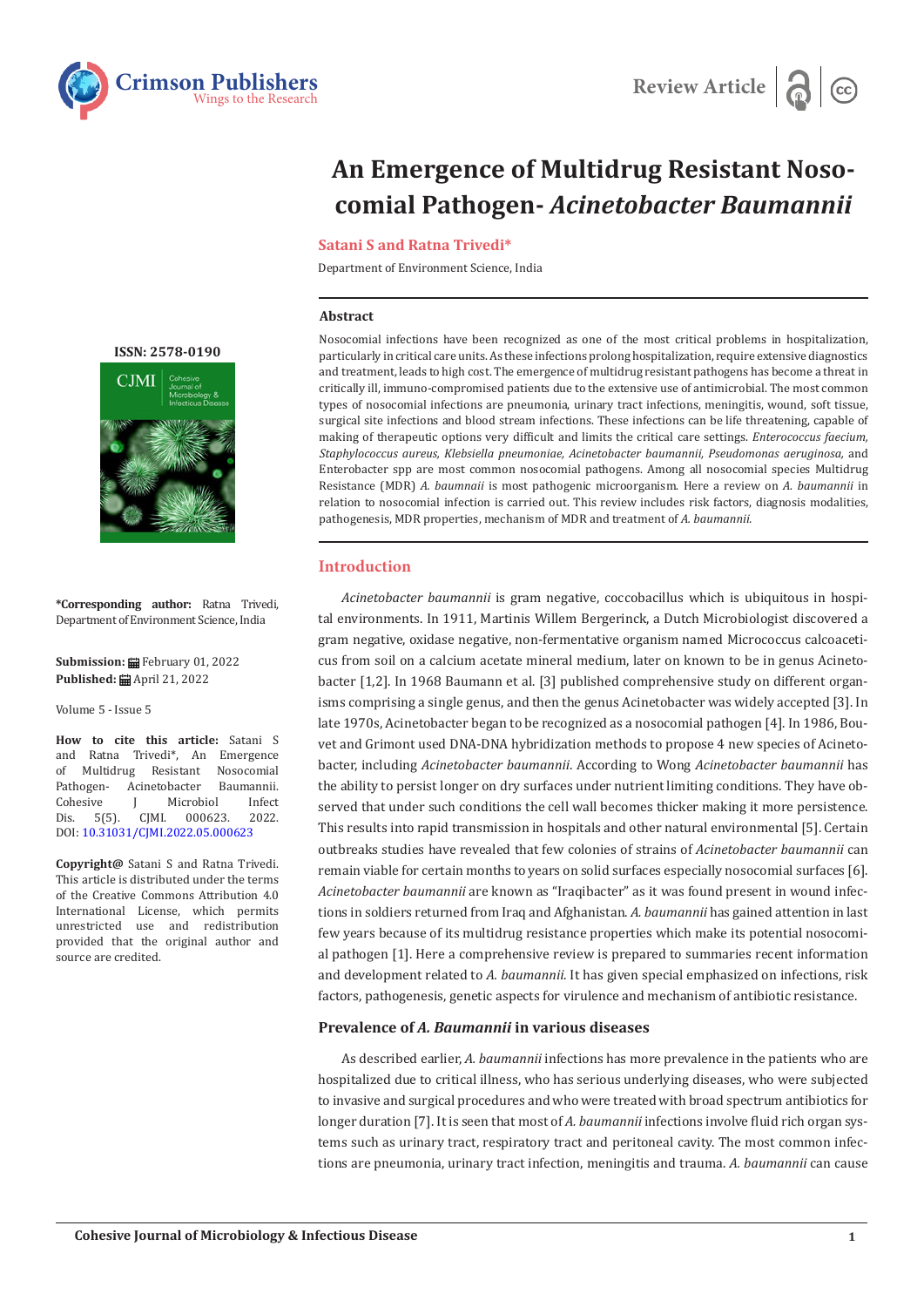hospital acquired or community acquired pneumonia. In hospitalized acquired pneumonia *A. baumannii* can be easily isolated from upper respiratory tract but it becomes very difficult to differentiate between upper airway colonization from true pneumonia. Study has shown that A*. baumannii* is the second most common etiologic agent among all gram-negative bacteria [8]. Only in US surveillance studies have shown that 5 to 10 % of cases from ICUs have A. baumannii infection as patients have longer ICU stay [9]. Study has shown that hospital acquired pneumonia due to *A. baumannii* in ICU has a frequency of 3-5% with mortality rate of 30-75% [10-16]. Whereas community acquired pneumonia has higher prevalence in Australia and Asia especially in rainy season. Patients with alcohol abuse, smoking, diabetes and COPD are more prone to infection as compared to person with healthy habits. This is characterized by fulminant clinical condition and bloodstream infection. It has a mortality rate of 40% to 60% [10]. The major source of infection for community acquired pneumonia is throat carriage which can be spreaded up to 10% of community residents [11].

Bacteraemia is a condition where blood stream gets infection with bacteria. In majority of cases the origin of bacteraemia is not known. In US Surveillance studies carried out during 1995-2002, it was observed that out of total bacteraemia episodes, around 1.3% of all nosocomial bloodstream infections are because of A*. baumannii* and it was the 10<sup>th</sup> most common etiologic agent for bacteraemia. It was seen that in patients who are suffering from bacteraemia and hospitalized in ICU 34%-43% mortality rate whereas patients of outside ICU have only 16% mortality rate. It was also seen that, *A. baumannii* has initiated more ICU- acquired bloodstream infections as compared to non-ICU ward infections [11,12]. When *A. baumannii* gets associated with catheter of the patient then it will lead to urinary tract infection. However, the rate of infection is very less having rate of less than 2% of all ICU patients. In case of patients

**Table 1:** Risk factors of infections caused by *A. baumannii.*

who are outside ICU, infection of *A. baumannii* is extremely rare [11,13]. Meningitis is a clinical condition where swelling is seen in protective membrane of brain and spinal cord. There are various causes for meningitis including injuries, cancer, certain drug and infection. Recent studies have shown that there is in increase in incidence of nosocomial meningitis due to *A. baumannii*. It contributes to 10% of total nosocomial infection caused by gram negative bacteria with high mortality rate of around 70% [14]. *A. baumannii* is also found present in the wound of military population. It was predominant in the wounds of militants returned from Afghanistan or Iraq. Around 32.5% cased were having *A. baumannii* infection with open tibial fractures. Not only in military population, but also in common population *A. baumannii* can be seen in wound or skin infection. However, the rate of infection is 2.1% only [7,15,16]. Few reports have also suggested that *A. baumannii* may cause endocarditis at some extent, especially in the conditions where prosthetic valves are involved. A single case report of bloody diarrhea was reported in an infant due to Acinetobacter haemolyticus strain. Some reports revealed that *Acinetobacter spp*. may cause keratitis, peritonitis, endopthalmitis related to eye or contact lens surgery [17]. Infection with Multidrug Resistance (MDR) is seen with the patients who were hospitalized for longer period of time especially in ICU. These patients were treated with third generation antibiotics for longer duration which make the microorganisms resistance against them. Studies have shown that the risk factors for MDR strains infection increases many folds in the patient who have undergone surgeries and exposed to infected patients. Treatment of such kind of infection is very difficult and leads to higher mortality rate.

## **Risk Factors for** *A. Baumannii* **Infections**

Risk factors for the *A. baumannii* are varying depending on the type of infection. The below (Table 1) provides complete information about the risk factors associated with type of infection.

| <b>Type of Infection</b> | <b>Risk Factors</b>                       |
|--------------------------|-------------------------------------------|
| Hospital acquired        | Mechanical ventilation                    |
|                          | Fecal colonization with A. baumannii      |
|                          | ICU stay                                  |
|                          | Indwelling devices                        |
|                          | Length of hospital stay                   |
|                          | Parenteral nutrition                      |
|                          | Previous infection                        |
|                          | Surgery                                   |
|                          | Treatment with broad-spectrum antibiotics |
|                          | Wounds                                    |
| Community acquired       | Alcoholism                                |
|                          | Cigarette smoking                         |
|                          | Chronic lung disease                      |
|                          | Diabetes mellitus                         |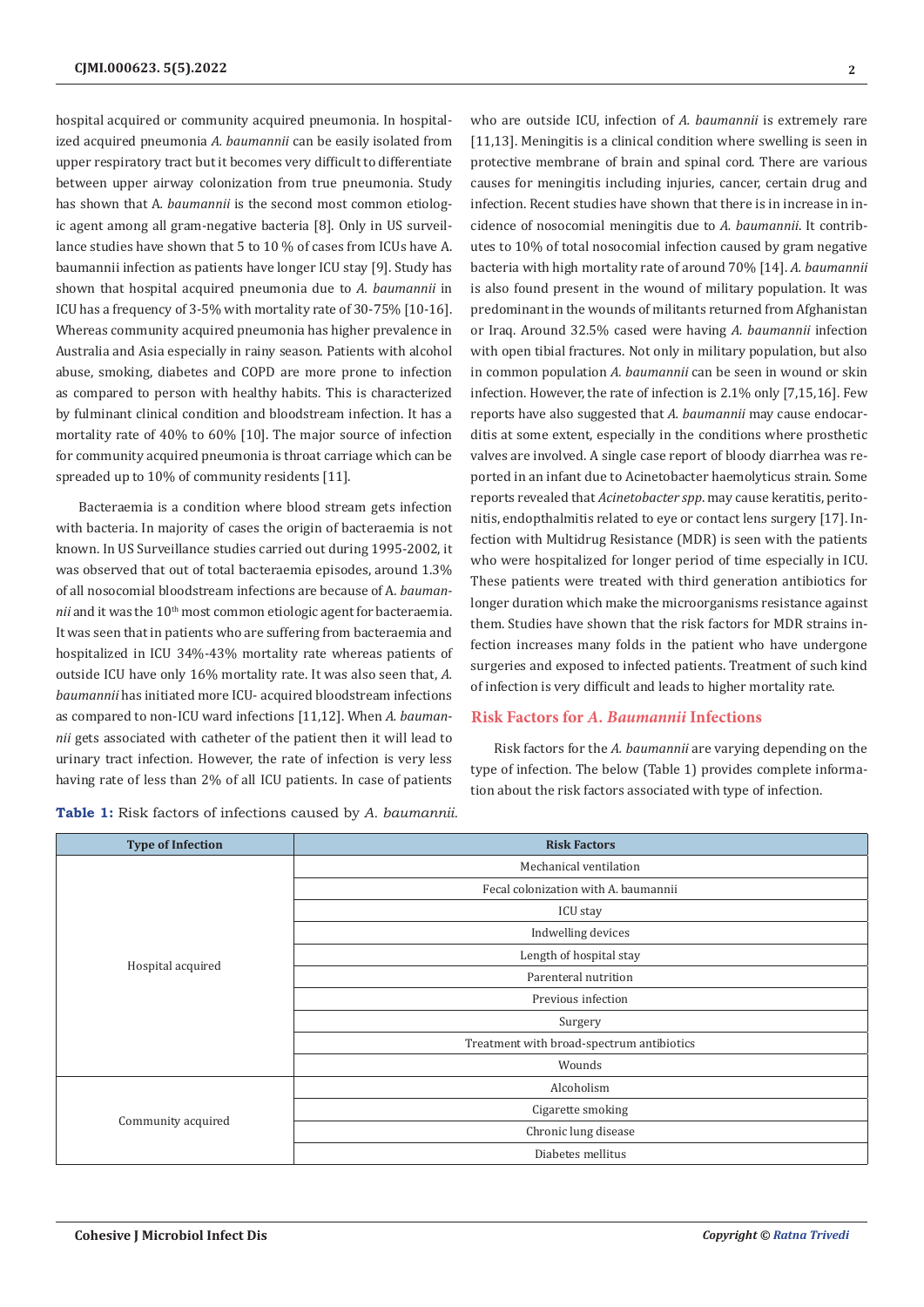| Multidrug resistant | Exposure to colonized or infected patients                        |
|---------------------|-------------------------------------------------------------------|
|                     | Invasive procedures                                               |
|                     | Mechanical ventilation, particularly if prolonged                 |
|                     | Prolonged hospitalization (particularly in the ICU)               |
|                     | Use of broad-spectrum antibiotics                                 |
|                     | (eg, 3rd generation cephalosporin, carbapenems, fluoroquinolones) |

#### **Pathogenesis and virulence factors of** *A. baumannii*

In recent years, several virulence factors responsible for the pathogenecity in *A. baumannii* have been identified using phenotypic and genomic approaches [18]. Major factors include porins, exopolysaccharide, lipopolysaccharides, phospholipase, outer membrane vesicles, protein secretion systems, penicillin binding proteins etc. Porins are made up of protein located on the surface of cell. They are known to play a variety of roles in maintaining cellular structural integrity, bacterial conjugation, antibiotic resistance and pore formation. In *A. baumannii*, Omp A is one the most abundant porins present in outer membrane. Omp A plays a major role in adherence and invasion. It also induced apoptosis by releasing cytochrome c and complement resistance [18,19]. Omp A also regulates biogenesis of outer membrane vesicles and facilitates surface motility and biofilm formation [20,21]. Other porins namely Omp33-36 are responsible for cytotoxicity action through water passage channel. One study it was also shown that Omp33-36 induces apoptosis in connective tissues and immune cells by modulating autophagy in human cells. Studies have shown that deletion of the Omp33-36 gene reduces adherence and invasion of human lung epithelial cells [22-25]. In addition to porins, capsular exopolysaccharides and lipoproteins can also contribute to pathogenecity.

Study has shown that the K locus has a conserved gene cluster in the patients having *A. baumannii* which determine the production of capsular polysaccharides responsible for pathogenicity [26]. A study has revealed that antibiotics induce hyper-production of capsular polysaccharides, which increases resistance against host complement and increase its virulence [27]. In a study carried out by Liou et al. [28] has demonstrated that the presence of BFMS as virulence factor plays an important role in biofilm formation, adherence to eukaryotic cells, and resistance to human serum [28]. Lipo polysachharides, are biomolecules made up of lipid A moiety, an oligosaccharide core and O antigen. They are immuno-reactive molecules which plays vital role in virulence and induce production of TNF and IL-8 from macrophages [29]. Phospholipases are the enzymes responsible for phospholipids metabolism. These might be virulence factors in many bacteria. They are broadly classified into three classes such as A, C and D. Among the three, PL-C and PL-D act as virulence factors in *A. baumannii*. In a study carried out by Camarena, they have shown that inactivation of two genes associate with phopholiase namely A1S\_0043 and A1S\_2055 lead reduction in cytotoxicity [29]. Sthal in their study has revealed that the virulence in *A. baumannii* strain ATCC 19606 is mediated by concreted action of three PLDs [30]. In addition to LPS and porins, Outer Membrane Vesicles (OMVs) also play vital role on pathogenesis.

**Table 2:** Functions of virulence determinants possessed by *A. baumannii.*

| <b>Virulence Determinant</b> | <b>Function</b>                                            |
|------------------------------|------------------------------------------------------------|
| Car <sub>0</sub>             | Decrese Proinflammatory responses                          |
| Acel                         | Active efflux of Chlorhexidine                             |
| <b>LPS</b>                   | Adherence to host cells                                    |
| T <sub>2</sub> SS            | Export of Effector Proteins & Toxins                       |
| T6SS                         | Motility, Biofilm Formation and Horizontal gene transfer   |
| Csu Pilus                    | Cell attachment, Biofilm Formation                         |
| BapAb                        | <b>Biofilm Maturation</b>                                  |
| Omp                          | Apoptosis                                                  |
| PLD                          | Bacterial resistance in Human Serum                        |
| PLC                          | Toxicity to Epithelial cells                               |
| CpaA                         | Inactivation of factor XII                                 |
| <b>CPS</b>                   | Antiphagocyic effect, Barrier against environmental stress |
| PNAG                         | Adhesion                                                   |

These OMVs are composed of LPS, periplasmic proteins, phospholipids, DNA/RNA. These molecules are secreted by outer membranes of gram-negative bacteria having 20-200nm diameters. OMVs facilitate the pathogen to interact with the host cell without close contact. *A. baumannii* possess several OMVs belong to phospholipases and proteases, which are responsible for virulence [31,32]. Previous studies have revealed that the presence of outer membrane vesicles can act as an acellular vaccine in *A. baumannii* strains [33]. *A. baumannii* also known to have type II protein secretion system (T2SS) which is a multi-protein complex having similar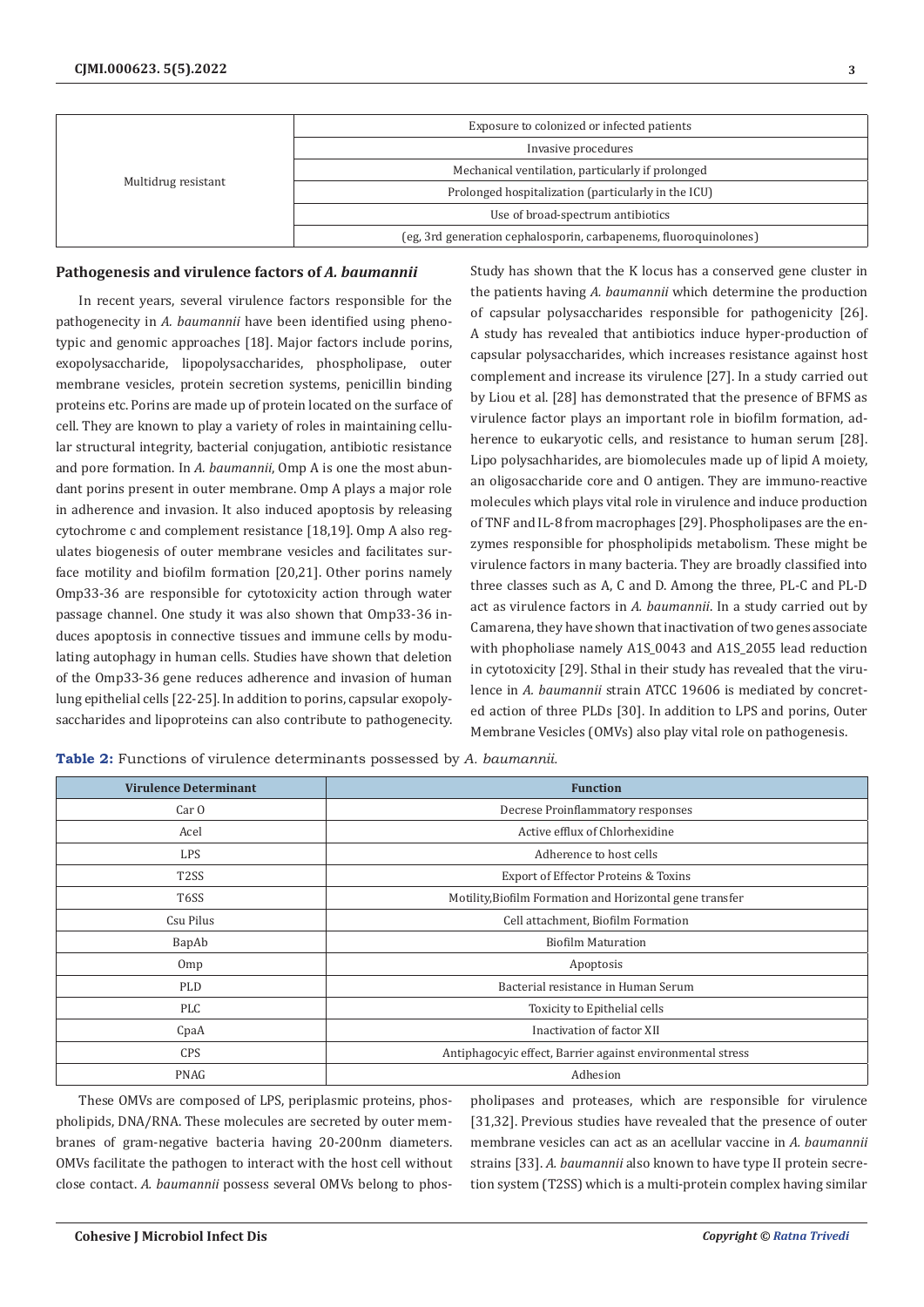structure as type IV pilli system [34]. T2SS is composed of pseudopilus, ATPase, inner-membrane assembly and outer-membrane dodameric complex. The whole assembly is responsible for export of effector proteins [34,35]. These proteins are responsible for virulence factor to invade into the host cells. T6SS is another protein system which was first identified in Pseudomonas aeuroginosa and Vibrio cholera. T6SS is composed of accessory factors and structural proteins and has a spike like structure to penetrate the target cell [35]. Type 5 secretory system of *A. baumannii* was found to mediate the biofilm formation and adherence to extracellular matrix which enhances the virulence efficiency [36]. Not only proteins but sometime siderosphores are also secreted from cells. Siderosphores are low molecular weight, iron chelating compound. It is mainly responsible for transportation of iron across the membranes. These siderosphores can modulate the host cellular pathways and add on virulence. Studies have confirmed that *A. baumannii* contains siderosphores as well as acinetobactin. Acinetobactin is a special class of siderosphore having catecholate and hydroxamate function groups, which can lead to impaired biosynthesis leading cell damage. In addition to all the above factors some other factors were also known to contribute to virulence characteristic. These factors as penicillin binding protein (PBP7/8), CipA, Sur A1, Tuf ect [36-51]. Below table summarize all major virulence determinant possessed by *A. baumannii* (Table 2).

#### **Mechanism of antibiotic resistance**

Antibiotic resistance properties of *A. baumannii* make it more fatal pathogen as compared to other common pathogens. These in-**Table 3:** Summary of various antibiotic resistance mechanisms in *A. baumannii.*

clude various enzymes, structural modifications and genetic alterations. Among all the enzymes β-lactamase is a key enzyme which provides protection against penicillin's, cephamycin's, cephalosporins, and carbapenems. All these antibiotics are commonly known as β-lactum antibiotics as they contain β-lactum ring having four carbons. β-lactamase hydrolyse this structure and destroy all the antibiotics resulted into antibiotic resistance. Even it was observed that certain species of *A. baumannii* are able to resist carbapenems, a strong antibiotic used for MDR microorganisms. Beta metallo-beta lactamases and a class of D OXA of *A. baumannii* are known to destroy the drug and provide the resistance. *A. baumannii* was also known to alter the structure of porin and other proteins. Because of this modification antibiotics cannot enter into the cells and not able to destroy the pathogen. Study has shown that *A. baumannii* gain resistance against colistin though alteration of membrane permeability only. Efflux pump present in the pathogen is responsible for throwing out the antibiotics out of the cell. There are four type of efflux pumps in *A. baumannii* which are Major Facililator Superfamily (MFS), Resistance Nodulation Cell Division (RND), Small Multidrug Resistance (SMR) and Multidrug and Toxic Compound Extrusion (MATE). AdeABC gene was found responsible for this efflux activity. In addition to AdeABC gene, two other genes namely gyr A and par C were also found associate with antibiotic resistance. Gyr A is a unit of DNA gyrase and par C is a subunit of topoisomerase IV. Point mutation in these two genes alters the membrane binding efficiency which makes them resistance against quinolones. More details about resistance due to enzymes, gene and efflux are summarised in the Table 3; [1,39-75].

| <b>Enzyme Group</b> | <b>Description</b>                                   | <b>Antibiotic Resistance/Action</b>                                  | <b>References</b> |  |  |  |
|---------------------|------------------------------------------------------|----------------------------------------------------------------------|-------------------|--|--|--|
| Beta lactamase gene |                                                      |                                                                      |                   |  |  |  |
| <b>ADC</b>          | Chromosomally integrated cephalosporinase            | Extended spectrum cephalosporins                                     | $[42]$            |  |  |  |
| <b>OXA</b>          | A group of Carbapenem hydrolyzing oxicil-<br>linases | Carbapenem Resistance                                                | $[43]$            |  |  |  |
| IMP                 | Stronger Carbapenem hydrolyzing activity<br>than OXA | Carbapenem Resistance                                                | $[44]$            |  |  |  |
| <b>VM</b>           | Acquired Metallo-b-latamase                          | All b-lactams except monobactams                                     | $[45]$            |  |  |  |
| <b>TEM</b>          | A broad-spectrum enzyme                              | Narrow spectrum cephalosporins,<br>penicillins except temocilin      | [42, 45]          |  |  |  |
| CTX-M               | A broad-spectrum enzyme                              | Extended Spectrum B- lactamase                                       | [46, 47]          |  |  |  |
| <b>SHV</b>          | Plasmid mediated SHV-1 & atleast 23-vari-<br>ants    | Extended spectrum cephalosporins,<br>ampicillins                     | [48]              |  |  |  |
| $VEB-1$             | A broad-spectrum enzyme                              | Extended spectrum b-lactamase                                        | $[49]$            |  |  |  |
| PER-1 & 2           | Plasmid or chromosomally encoded                     | Extended spectrum enzyme                                             | [50, 51]          |  |  |  |
|                     | <b>AME Genes-Aminoglycoside modifying Enzymes</b>    |                                                                      |                   |  |  |  |
| aadB                | Enzyme inactivation by adenylation                   | Kanamycin, Tobramycin and Genta-<br>micin                            | $[52 - 54]$       |  |  |  |
| aacC1               | Enzyme inactivation by acetylation                   | Gentamicin, lividomicin, apramicin                                   | $[55]$            |  |  |  |
| $\text{aacC2}$      | Enzyme inactivation by acetylation                   | A no. of aminoglycosides including<br>those all above                | $[52]$            |  |  |  |
| aapH6               | Enzyme inactivation by phosphorylation               | Kanamycin, neomycin, gentamicin,<br>paromomycin, amikacin and others | $[55]$            |  |  |  |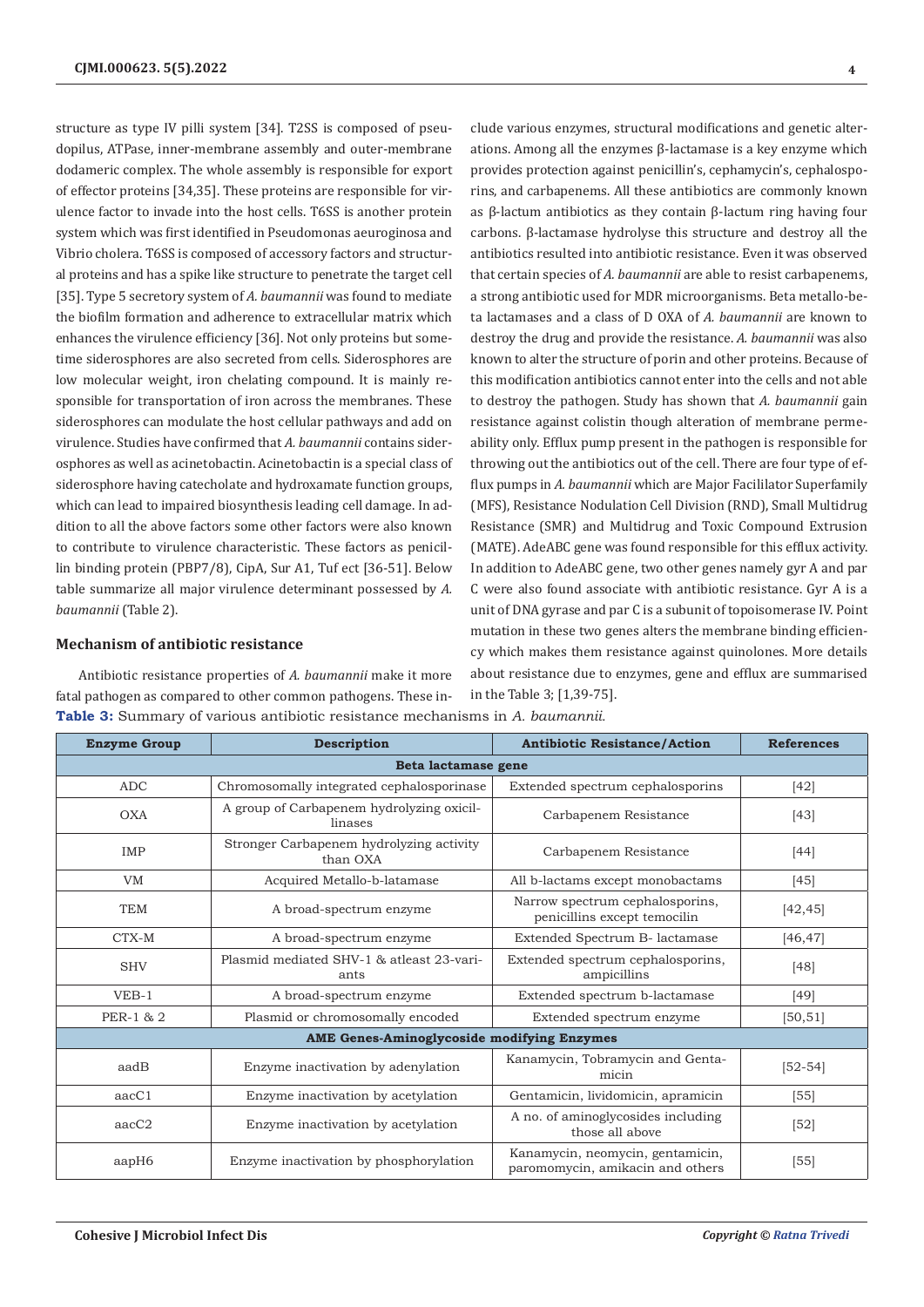| aadA1                              | 3'- hydroxyl position in streptomycin and<br>9'- hydroxyl in spectinomycin are modified | Streptomycin and spectinomycin                                  | [52]             |  |  |  |
|------------------------------------|-----------------------------------------------------------------------------------------|-----------------------------------------------------------------|------------------|--|--|--|
| <b>Genes Encoding-Efflux pumps</b> |                                                                                         |                                                                 |                  |  |  |  |
| Ade ABC                            | Chromosomally encoded, composed of Ade<br>A, B, C Proteins                              | Aminoglycosides, quinolones, tetracy-<br>clin, and trimethoprim | $[56]$           |  |  |  |
| Ade M                              | RND pumps                                                                               | Flouroquinoles                                                  | $[56]$           |  |  |  |
| Ade FGH                            | Resistance nodulation super family                                                      | Clindamycin resistance                                          | $[57]$           |  |  |  |
| Ade IJK                            | Resistance nodulation super family                                                      | Beta lactams, chloramphenicol, tetra-<br>cycine, Resistance     | $[58]$           |  |  |  |
| Tet A & Tet B                      | Transposon mediated efflux pumps                                                        | Minocycline resistance                                          | [58]             |  |  |  |
| Cml A                              | Major facilitator super family                                                          | Chloramphenicol resistance                                      | $[59]$           |  |  |  |
| Cra A                              | Major facilitator super family                                                          | Chloramphenicol resistance                                      | [60]             |  |  |  |
| Amy A                              | Major facilitator super family                                                          | Erythromycin resistance                                         | [61]             |  |  |  |
| Aba F                              | Major facilitator super family                                                          | Fosomycin resitance                                             | [62]             |  |  |  |
| Abe M                              | Multidrug & Compound extrusion family                                                   | Norfloxacin, ciprofloxacin resistance                           | $[63]$           |  |  |  |
| Abe S                              | Small multidrug resistance family                                                       | Norfloxacin, erythromycin, ciprofloxa-<br>cin Resistance        | [11]             |  |  |  |
| <b>Alteration of target sites</b>  |                                                                                         |                                                                 |                  |  |  |  |
| gyr A                              | DNA Gyrase                                                                              | Quinolones                                                      | [42, 63, 64, 40] |  |  |  |
| par C                              | Point mutation at Ser 80                                                                | Ouinolones                                                      | [40, 42]         |  |  |  |
| Arm A                              | 16 S r RNA methylation                                                                  | Aminoglycoside resistance                                       | [65]             |  |  |  |
| PBP <sub>2</sub>                   | Change in PBP                                                                           | Imipenem                                                        | [66]             |  |  |  |
| Tet M                              | Ribosomal Protection                                                                    | Tetracycin resistance                                           | [67]             |  |  |  |
| <b>DHFR</b>                        | Dihydrofolate reductase                                                                 | Trimethoprim resistance                                         | $[41]$           |  |  |  |
| Pmr C, Lpx A, Lpx C, Lpx<br>D      | Lipopolysaccharide                                                                      | Colistin resistance                                             | $[68 - 70]$      |  |  |  |
| <b>Permiability defects</b>        |                                                                                         |                                                                 |                  |  |  |  |
| Car O                              | Porins                                                                                  | Carbapenem resistance                                           | $[71]$           |  |  |  |
| Omp 22-33                          | Porins                                                                                  | Induce apoptosis                                                | $[72]$           |  |  |  |
| Omp 33-36                          | Porins                                                                                  | Carbapenem resistance                                           | $[73]$           |  |  |  |
| Omp 37                             | Porins                                                                                  | Carbapenem resistance                                           | $[74]$           |  |  |  |
| Omp 43                             | Porins                                                                                  | Carbapenem resistance                                           | $[75]$           |  |  |  |
| Omp 44                             | Porins                                                                                  | Carbapenem resistance                                           | $[74]$           |  |  |  |
| Omp 47                             | Porins                                                                                  | Carbapenem resistance                                           | $[74]$           |  |  |  |

# **Diagnostic modalities of** *A. baumannii* **infection**

As mentioned earlier there are several sites of infection. Based on the site of infections various dianostic modalities are applied for detection of infection. In case of ventilator associated pneumonia chest radiography, sputum analysis, PCR, oxygen saturation, hemodynamic studies and acute phase reactants are determined. In cathater associated urinary tract infections, urine analysis and culture test are more preferred. In case of blood stream associated infection blood investigation, blood culture and ECG are preferred. In case of surgical site infections blood tests such as CRP, FBC, blood culture and swad culture are more preferred. Not limited to these tests, many other tests are also suggestive of *A. bauminnii* infection depending on the site of infection [10,13,17,18,76].

# **Treatment**

After the discovery of antibiotics in the early  $19<sup>th</sup>$ century, treatment of most of the infectious diseases was carried out using antibiotic. Excessive use of these antibiotics results into genesis of antibiotic resistance microorganisms which are not easily controlled by regular antibiotics. In case of Acinetobacter infections initially ampicillin, gentamicin and nalidixic acid, either as mono or combination were highly used, and it was effective also at that time. But after few years, strains of Acinetobacter became resistance against these antibiotics. Hence, infection disease society of America has considered this specie as red alert pathogen [11]. This high resistance capacity against broad spectrum antibiotic leads to discover the new molecules and re-evaluation of old molecules for efficacy. This is being achieved by applying knowledge of pharmacodynamic and pharmacokinetic [77]. Few such antibiotics are now developed which are still effective against *A. baumannii* infection. Carbapenems like imipenem and meropenem are effective to certain geological location where strains as still sensitive against these molecules. According to a study, latin America has 40% resistance, Europe & North America has 13%-15% resistance, Singapore has 50% re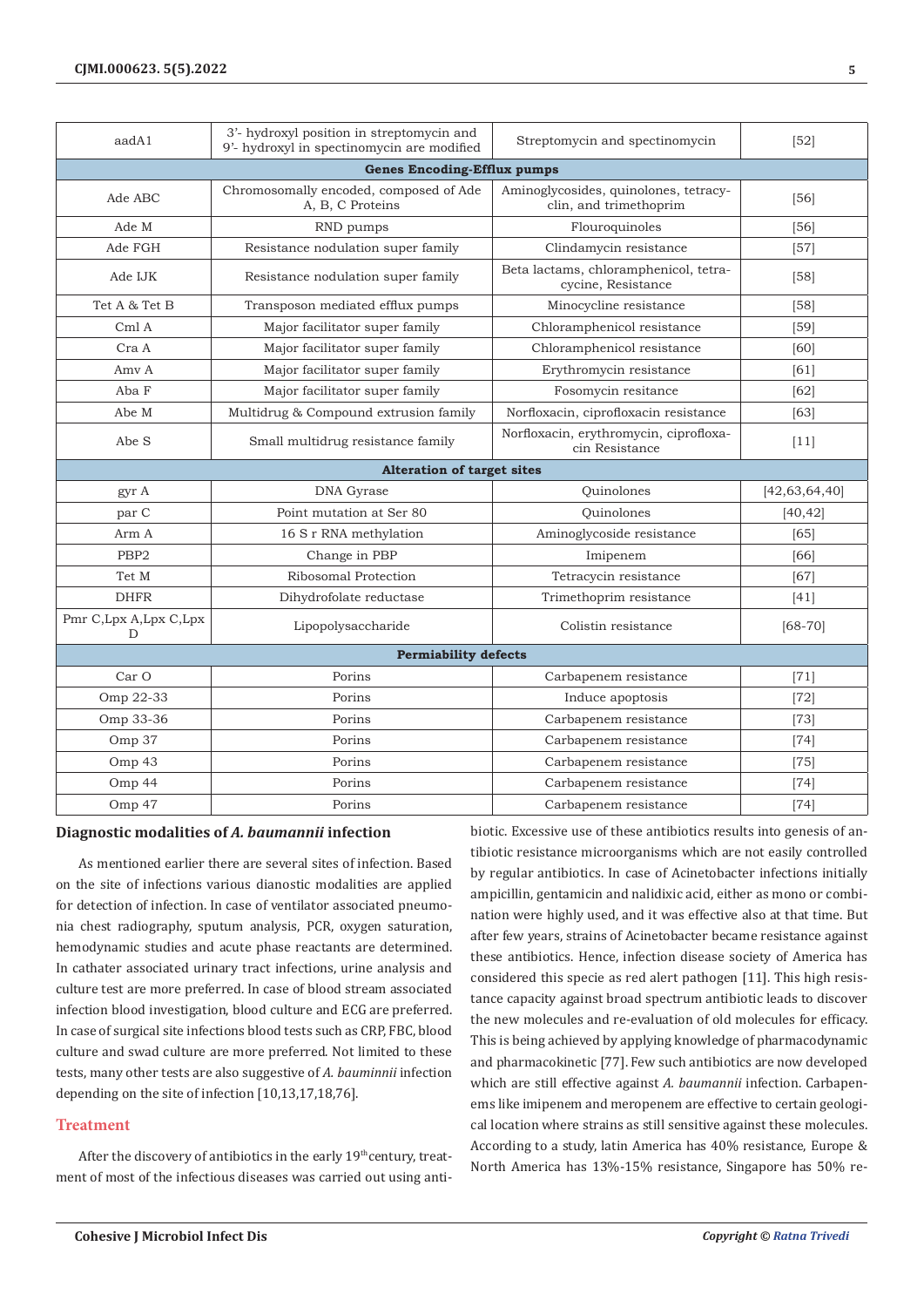sistance, India has 85 % resistance and Pakistan has 62%-100% resistance against these drugs. Hence these drugs are not suitable for these areas. For the other location they can be used. Sulbactam is a beta lactamase inhibitor which has intrinsic bactericidal activity against Acinetobacter, mediated by penicillin binding proteins. Like the carbapenems, susceptibility of these drugs on *A. baumannii* varies from various geographic locations. In Germany, France and Spain sulbactam is used either as a single agent or as combination with ampicillin or cefoperazone. Studies have shown that combination of sulbactam with penicillin is more effective against *A. baumannii* as compared to sulbactum alone [78,79]. Study have shown that meningitis, pneumonia, urinary tract infections caused by MDR *A. baumannii* can be treated with sulbactam with upto 67.5% healing rate [80]. Tigecycine, a derivative of minocycline is highly used for treating community acquired pneumonia, skin infections, bacterimia, UTIs by MDR *A. baumannii*. Jung has carried out a study where critical patient who was suffering from ventilator associated pneumonia caused by *A. baumannii* was treated with tigecycline. This drug was proven effective against MDR *A. baumnaii* [81,82]. In 2005 Sader has reported the very first case of tigecycline resistance. Studies have shown that strains from Isreal have 66% resistance, India has 57.6%, Greece has 74.2% and Saudi Arabia has 56% resistance [83-85]. Colistin, is another broad-spectrum antibiotic which distracts the cell membrane resulting in the loss of integrity causes cell death. It was highly used between 1960s-1970s, but due to neuro and nephrotoxicity it was discontinued [86]. Studies have shown that colistin has 11%-76% of nephrotoxicities [86]. 86 Colistin and/or polymixin E was last alternate for treating *A. baumannii* infections [87]. In addition to polymixin E other molecules like tigecycine, sulbactam and trimethoprin are also used in combination with colostin [88-91]. Resistance to colistin was first time reported in 1999, in the Czech Republic [88]. Daadmi has reported 1.8% resistance to colistin in Saudi Arebia, Maspi et al. [90] has reported 48.8% resistance in Iran [89,90] and Gupta et al. [91] have reported 53.1% resistance.

#### **Conclusion**

*Acinetobacter spp.* are among one of the most potential nosocomial microorganisms across the globe. It is known to acquire extended resistance to most antimicrobial agents rapidly. As they have potential to survive in hospital environments for a longer duration leading nosocomial outbreaks. In view of this, to control the spread of this organism, suitable safety programmed should be implemented by healthcare facilities. Research should also be focus on development of new antibiotics which have better efficacy and lower resistance. At present the best way to avoid spreading MDR *A. baumannii* infection is to maintain cleanliness of the hospital and use antibiotic as per prescription. Colistin can be used as a last alternate for treatment of *A. baumannii* infection. Selection of antibiotic for treatment should be selected wisely keeping the geographical location in mind.

#### **References**

- 1 Alsan M, Klompas M (2010) *[Acinetobacter baumannii:](https://pubmed.ncbi.nlm.nih.gov/26966345/)* An emerging and [important pathogen. J Clin Outcomes Manag 17\(8\): 363-369.](https://pubmed.ncbi.nlm.nih.gov/26966345/)
- 2 Bonomo RA (2010) Pathogenesis of *Acinetobacter spp*. Case Western Reserve University, USA.
- 3 [Baumann P, Doudoroff M, Stanier RYA \(1968\) Study of the moraxellk](https://pubmed.ncbi.nlm.nih.gov/5650064/) [group II. Oxidative-negative species](https://pubmed.ncbi.nlm.nih.gov/5650064/) *(Acinetobacter)*. J Bacteriol 95(5): [1520-1541.](https://pubmed.ncbi.nlm.nih.gov/5650064/)
- 4 [Fournier PE \(2006\) Comparative genomics of multidrug resistance in](https://pubmed.ncbi.nlm.nih.gov/16415984/) *Acinetobacter baumannii*[. PLoS Genetics 2\(1\): 0020007.](https://pubmed.ncbi.nlm.nih.gov/16415984/)
- 5 [Du X \(47\) Predictors of mortality in patients infected with carbapen](https://pubmed.ncbi.nlm.nih.gov/31003750/)em-resistant *Acinetobacter baumannii*[: A systematic review and me](https://pubmed.ncbi.nlm.nih.gov/31003750/)[ta-analysis. Am J Infect Control 47\(9\): 1140-1145.](https://pubmed.ncbi.nlm.nih.gov/31003750/)
- 6 [Yang CH, Su PW, Moi SH, Chuang LY \(2019\) Biofilm formation in](https://pubmed.ncbi.nlm.nih.gov/31091746/) *Acinetobacter Baumannii*[: genotype-phenotype correlation. Molecules 24 \(10\):](https://pubmed.ncbi.nlm.nih.gov/31091746/) [1849.](https://pubmed.ncbi.nlm.nih.gov/31091746/)
- 7 [Trottier V \(2007\) Outcomes of](https://pubmed.ncbi.nlm.nih.gov/17351441/) *Acinetobacter baumannii* infection in crit[ically ill burned patients. J Burn Care Res 28\(2\): 248-254.](https://pubmed.ncbi.nlm.nih.gov/17351441/)
- 8 [Howard A, Donoghue M, Feeney A, Sleator RD \(2012\)](https://pubmed.ncbi.nlm.nih.gov/22546906/) *Acinetobacter baumannii:* [An emerging opportunistic pathogen. Virulence 3\(3\): 243-250.](https://pubmed.ncbi.nlm.nih.gov/22546906/)
- 9 [Gaynes R, Edwards JR \(2005\) Overview of nosocomial infections caused](https://pubmed.ncbi.nlm.nih.gov/16107985/) [by Gram-Negative Bacilli. Clin Infect Dis 41\(6\): 848-854.](https://pubmed.ncbi.nlm.nih.gov/16107985/)
- 10 [Doughari HJ, Ndakidemi PA, Human IS, Benade S \(2011\) The ecology,](https://pubmed.ncbi.nlm.nih.gov/21502736/) [biology and pathogenesis of](https://pubmed.ncbi.nlm.nih.gov/21502736/) *Acinetobacter spp*: An overview. Microbes [Environments 26\(2\): 101-112.](https://pubmed.ncbi.nlm.nih.gov/21502736/)
- 11 [Peleg AY, Seifert H, Paterson DL \(2008\)](https://pubmed.ncbi.nlm.nih.gov/18625687/) *Acinetobacter baumannii*: Emer[gence of a successful pathogen. Clin Microbiol Rev 21\(3\): 538-582.](https://pubmed.ncbi.nlm.nih.gov/18625687/)
- 12 [Garnacho MJ \(2015\) Optimum treatment strategies for carbapenem-re](https://pubmed.ncbi.nlm.nih.gov/25865094/)sistant *Acinetobacter baumannii* [bacteremia. Expert Rev Anti-Infect Ther](https://pubmed.ncbi.nlm.nih.gov/25865094/) [13\(6\): 769-777.](https://pubmed.ncbi.nlm.nih.gov/25865094/)
- 13 [Wood GC, Hanes SD, Boucher BA, Croce MA, Fabian TC \(2003\) Tetracy](https://pubmed.ncbi.nlm.nih.gov/14556048/)[clines for treating multidrug-resistant](https://pubmed.ncbi.nlm.nih.gov/14556048/) *Acinetobacter baumannii* ventila[tor-associated pneumonia. Intensive Care Medicine 29\(11\): 2072-2076.](https://pubmed.ncbi.nlm.nih.gov/14556048/)
- 14 [Basri R \(2015\) Burden of bacterial meningitis: A retrospective review on](https://pubmed.ncbi.nlm.nih.gov/25797971/) [laboratory parameters and factors associated with Death in Meningitis,](https://pubmed.ncbi.nlm.nih.gov/25797971/) [Kelantan Malaysia. Nagoya J Med Sci 77\(1\): 59-68.](https://pubmed.ncbi.nlm.nih.gov/25797971/)
- 15 [Johnson EN, Burns TC, Hayda RA, Hospenthal DR, Murray CK \(2007\)](https://academic.oup.com/cid/article/45/4/409/424340) [Infectious complications of open type III tibial fractures among combat](https://academic.oup.com/cid/article/45/4/409/424340) [casualties. Clinical Infectious Diseases 45\(4\): 409-415.](https://academic.oup.com/cid/article/45/4/409/424340)
- 16 [Murray CK \(2006\) Bacteriology of war wounds at the time of injury. Mil](https://academic.oup.com/milmed/article/171/9/826/4577809)[itary Medicine 171\(9\): 826-829.](https://academic.oup.com/milmed/article/171/9/826/4577809)
- 17 [Bergogne BE, Towner KJ \(1996\)](https://pubmed.ncbi.nlm.nih.gov/8964033/) *Acinetobacter spp.* as nosocomial patho[gens: Microbiological, clinical and epidemiological features. Clin Micro](https://pubmed.ncbi.nlm.nih.gov/8964033/)[biol Rev 9\(2\): 148-165.](https://pubmed.ncbi.nlm.nih.gov/8964033/)
- 18 [Antunes LC, Visca P, Towner KJ \(2014\)](https://pubmed.ncbi.nlm.nih.gov/24376225/) *Acinetobacter baumannii:* evolu[tion of a global pathogen. Pathog Disease 71\(3\): 292-301.](https://pubmed.ncbi.nlm.nih.gov/24376225/)
- 19 [Choi CH \(2005\) Outer membrane protein 38 of](https://pubmed.ncbi.nlm.nih.gov/16008580/) *Acinetobacter baumannii* [localizes to the mitochondria and induces apoptosis of epithelial cells.](https://pubmed.ncbi.nlm.nih.gov/16008580/) [Cell Microbiol 7\(8\): 1127-1138.](https://pubmed.ncbi.nlm.nih.gov/16008580/)
- 20 [Gaddy JA \(2012\) Role of acinetobactin-mediated iron acquisition func](https://pubmed.ncbi.nlm.nih.gov/22232188/)tions in the interaction of *[Acinetobacter baumannii](https://pubmed.ncbi.nlm.nih.gov/22232188/)* strain ATCC 19606T [with human lung epithelial cells, galleria mellonella caterpillars, and](https://pubmed.ncbi.nlm.nih.gov/22232188/) [mice. Infect Immun 80\(3\): 1015-1024.](https://pubmed.ncbi.nlm.nih.gov/22232188/)
- 21 [Gaddy JA, Tomaras AP, Actis LA \(2009\) The](https://pubmed.ncbi.nlm.nih.gov/19470746/) *Acinetobacter baumannii* [19606 OmpA protein plays a role in biofilm formation on abiotic surfac](https://pubmed.ncbi.nlm.nih.gov/19470746/)[es and in the interaction of this pathogen with eukaryotic cells. Infection](https://pubmed.ncbi.nlm.nih.gov/19470746/) [and Immunity 77\(8\): 3150-3160.](https://pubmed.ncbi.nlm.nih.gov/19470746/)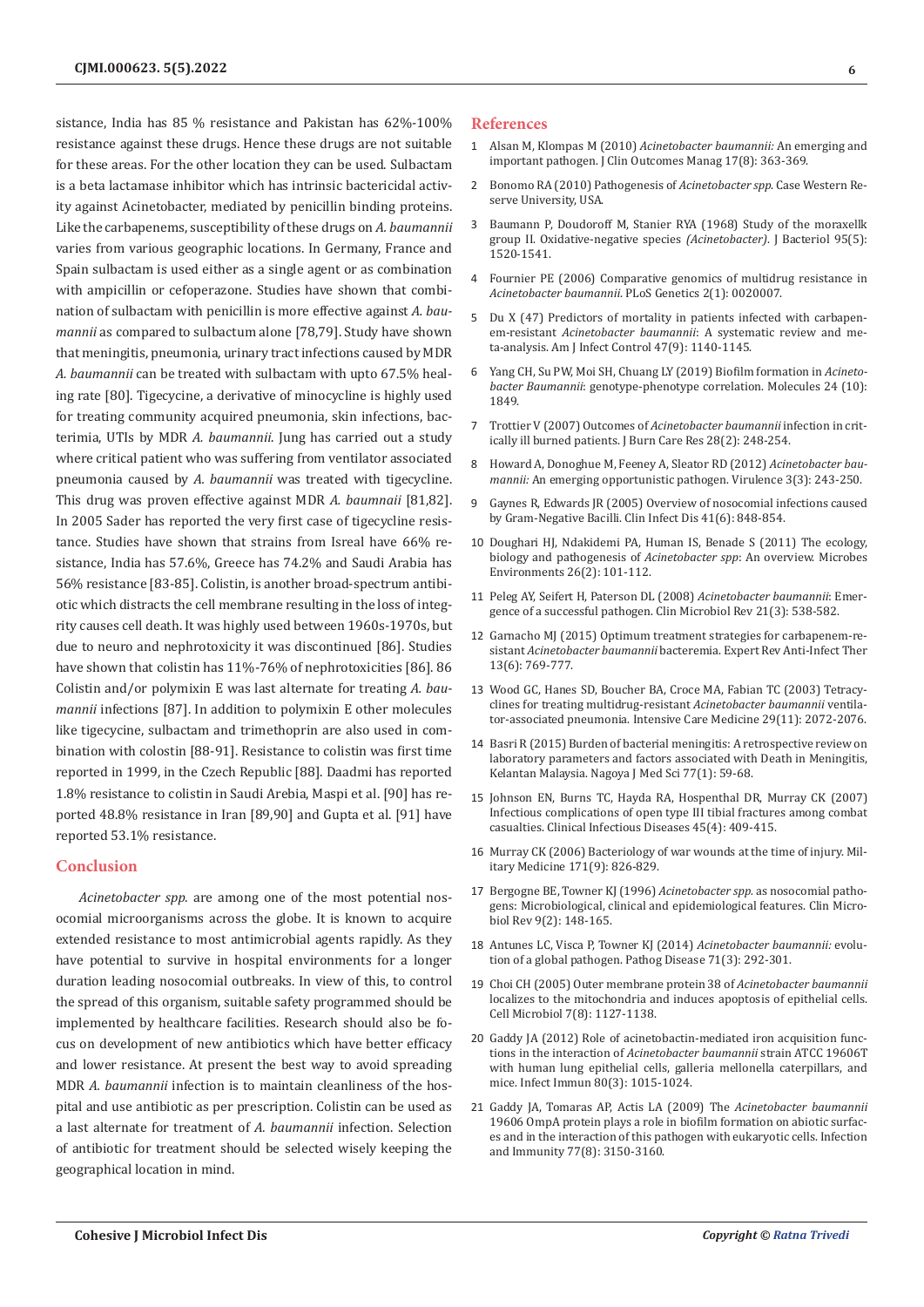- 22 Rumbo C (2014) The *[Acinetobacter baumannii](https://pubmed.ncbi.nlm.nih.gov/25156738/)* Omp33-36 porin is a vir[ulence factor that induces apoptosis and modulates autophagy in human](https://pubmed.ncbi.nlm.nih.gov/25156738/)  [cells. Infect Immun 82\(11\): 4666-4680.](https://pubmed.ncbi.nlm.nih.gov/25156738/)
- 23 [Smani Y, Dominguez HJ, Pachon J \(2013\) Association of the outer mem](https://pubmed.ncbi.nlm.nih.gov/23908480/)[brane protein Omp33 with fitness and virulence of](https://pubmed.ncbi.nlm.nih.gov/23908480/) *Acinetobacter baumannii*[. J Infect disease 208\(10\): 1561-1570.](https://pubmed.ncbi.nlm.nih.gov/23908480/)
- 24 [Smani Y, McConnell MJ, Pachon J \(2012\) Role of fibronectin in the ad](https://pubmed.ncbi.nlm.nih.gov/22514602/)hesion of *Acinetobacter baumannii* [to host cells. PloS One 7\(4\): e33073.](https://pubmed.ncbi.nlm.nih.gov/22514602/)
- 25 [Smani Y, Pachon J \(2013\) Loss of the OprD homologue protein in](https://pubmed.ncbi.nlm.nih.gov/23275492/) *Acinetobacter baumannii*[: impact on carbapenem susceptibility. Antimicrob](https://pubmed.ncbi.nlm.nih.gov/23275492/)  [Agents Chemother 57\(1\): 677.](https://pubmed.ncbi.nlm.nih.gov/23275492/)
- 26 Kenyon II, Hall RM (2013) Variation in the complex carbohydrate biosynthesis loci of *Acinetobacter baumannii* [genomes. PloS One 8\(4\): e62160.](https://pubmed.ncbi.nlm.nih.gov/23614028/)
- 27 [Geisinger E, Isberg RR \(2015\) Antibiotic modulation of capsular exo](https://pubmed.ncbi.nlm.nih.gov/25679516/)[polysaccharide and virulence in](https://pubmed.ncbi.nlm.nih.gov/25679516/) *Acinetobacter baumannii*. PLoS Pathog [11\(2\): e1004691.](https://pubmed.ncbi.nlm.nih.gov/25679516/)
- 28 [Liou ML \(2014\) The sensor kinase BFMS mediates virulence in](https://pubmed.ncbi.nlm.nih.gov/23453128/) *Acinetobacter baumannii*[. J Microbiol Immunol Infect 47\(4\): 275-281.](https://pubmed.ncbi.nlm.nih.gov/23453128/)
- 29 [Luke NR \(2010\) Identification and characterization of a glycosyltrans](https://pubmed.ncbi.nlm.nih.gov/20194587/)ferase involved in *[Acinetobacter baumannii](https://pubmed.ncbi.nlm.nih.gov/20194587/)* lipopolysaccharide core bio[synthesis. Infect Immun 78\(5\): 2017-2023.](https://pubmed.ncbi.nlm.nih.gov/20194587/)
- 30 [Stahl J, Bergmann H, Gottig S, Ebersberger I, Averhoff B \(2015\)](https://pubmed.ncbi.nlm.nih.gov/26379240/) *Acinetobacter baumannii* [virulence is mediated by the concerted action of three](https://pubmed.ncbi.nlm.nih.gov/26379240/)  [phospholipases D. PloS One 10\(9\): e0138360.](https://pubmed.ncbi.nlm.nih.gov/26379240/)
- 31 [Kwon SO, Gho YS, Lee JC, Kim SI \(2009\) Proteome analysis of outer mem](https://pubmed.ncbi.nlm.nih.gov/19548894/)[brane vesicles from a clinical](https://pubmed.ncbi.nlm.nih.gov/19548894/) *Acinetobacter baumannii* isolate. FEMS Mi[crobiol Let 297\(2\): 150-156.](https://pubmed.ncbi.nlm.nih.gov/19548894/)
- 32 Jin JS (2011) *Acinetobacter baumannii* [secretes cytotoxic outer mem](https://pubmed.ncbi.nlm.nih.gov/21386968/)[brane protein a via outer membrane vesicles. PloS One 6\(2\): e17022.](https://pubmed.ncbi.nlm.nih.gov/21386968/)
- 33 [Huang W \(2014\) Immunization against multidrug-resistant](https://pubmed.ncbi.nlm.nih.gov/24956279/) *Acinetobacter baumannii* [effectively protects mice in both pneumonia and sep](https://pubmed.ncbi.nlm.nih.gov/24956279/)[sis models. PloS One 9\(6\): e100727.](https://pubmed.ncbi.nlm.nih.gov/24956279/)
- 34 [Korotkov KV, Sandkvist M, Hol WG \(2012\) The type II secretion system:](https://pubmed.ncbi.nlm.nih.gov/22466878/)  [biogenesis, molecular architecture and mechanism. Nat Rev Microbiol](https://pubmed.ncbi.nlm.nih.gov/22466878/)  [10\(5\): 336-351.](https://pubmed.ncbi.nlm.nih.gov/22466878/)
- 35 [Repizo GD \(2015\) Differential role of the T6SS in](https://pubmed.ncbi.nlm.nih.gov/26401654/) *Acinetobacter baumannii* [virulence. PloS One 10\(9\): e0138265.](https://pubmed.ncbi.nlm.nih.gov/26401654/)
- 36 [Bentancor LV, Camacho PA, Bozkurt GC, Pier GB, Maira LT \(2012\) Iden](https://pubmed.ncbi.nlm.nih.gov/22609912/)[tification of ata, a multifunctional trimeric autotransporter of](https://pubmed.ncbi.nlm.nih.gov/22609912/) *Acinetobacter baumannii*[. J Bacteriol 194\(15\): 3950-3960.](https://pubmed.ncbi.nlm.nih.gov/22609912/)
- 37 [Koenigs A, Zipfel PF, Kraiczy P \(2015\) Translation elongation factor tuf](https://pubmed.ncbi.nlm.nih.gov/26230848/)  of *Acinetobacter baumannii* [is a plasminogen-binding protein. PloS One](https://pubmed.ncbi.nlm.nih.gov/26230848/)  [10\(7\): e0138398.](https://pubmed.ncbi.nlm.nih.gov/26230848/)
- 38 [Liu C \(2018\) Distribution of virulence-associated genes and antimicro](https://pubmed.ncbi.nlm.nih.gov/29774093/)bial susceptibility in clinical *Acinetobacter baumannii* isolates. Oncotar[get 9\(31\): 21663-21673.](https://pubmed.ncbi.nlm.nih.gov/29774093/)
- 39 [Ardebili A, Lari AR, Beheshti M, Lari ER \(2015\) Association between](https://pubmed.ncbi.nlm.nih.gov/26221488/)  [mutations in gyrA and parC genes of](https://pubmed.ncbi.nlm.nih.gov/26221488/) *Acinetobacter baumannii* clinical [isolates and ciprofloxacin resistance. Iranian J Basic Med Sci 18\(6\): 623-](https://pubmed.ncbi.nlm.nih.gov/26221488/) [626.](https://pubmed.ncbi.nlm.nih.gov/26221488/)
- 40 [Drlica K, Zhao X \(1997\) DNA gyrase, topoisomerase IV, and the 4-quino](https://pubmed.ncbi.nlm.nih.gov/9293187/)[lones. Microbiol Mol Biol Rev 61\(3\): 377-392.](https://pubmed.ncbi.nlm.nih.gov/9293187/)
- 41 [Mak JK, Kim MJ, Pham J, Tapsal J, White PA \(2009\) Antibiotic resistance](https://pubmed.ncbi.nlm.nih.gov/18988680/)  [determinants in nosocomial strains of multidrug-resistant](https://pubmed.ncbi.nlm.nih.gov/18988680/) *Acinetobacter baumannii*[. Journal of Antimicrobial Chemotherapy 63\(1\): 47-54.](https://pubmed.ncbi.nlm.nih.gov/18988680/)
- 42 [Hujer KM \(2006\) Analysis of antibiotic resistance genes in multidrug-re](https://pubmed.ncbi.nlm.nih.gov/17000742/)sistant *Acinetobacter sp.* [isolates from military and civilian patients](https://pubmed.ncbi.nlm.nih.gov/17000742/)  [treated at the walter reed army medical center. Antimicrob Agents](https://pubmed.ncbi.nlm.nih.gov/17000742/)  [Chemother 50\(12\): 4114-4123.](https://pubmed.ncbi.nlm.nih.gov/17000742/)
- 43 [Koh TH, Sng LH, Wang GC, Hsu LY, Zhao Y \(2007\) IMP-4 and OXA be](https://pubmed.ncbi.nlm.nih.gov/17284537/)ta-lactamases in *[Acinetobacter baumannii](https://pubmed.ncbi.nlm.nih.gov/17284537/)* from Singapore. J Antimicrob [Chemother 59\(4\): 627-632.](https://pubmed.ncbi.nlm.nih.gov/17284537/)
- 44 [Landman D \(2002\) Citywide clonal outbreak of multiresistant](https://pubmed.ncbi.nlm.nih.gov/12090889/) *Acinetobacter baumannii* and *[pseudomonas aeruginosa](https://pubmed.ncbi.nlm.nih.gov/12090889/)* in Brooklyn, NY. Arch [Intern Med 162\(13\): 1515-1520.](https://pubmed.ncbi.nlm.nih.gov/12090889/)
- 45 [Docquier JD \(2003\) On functional and structural heterogeneity of VIM](https://pubmed.ncbi.nlm.nih.gov/12562689/)[type metallo-beta-lactamases. J Antimicrobial Chemother 51\(2\): 257-](https://pubmed.ncbi.nlm.nih.gov/12562689/) [266.](https://pubmed.ncbi.nlm.nih.gov/12562689/)
- 46 [Nagano N, Nagano Y, Cordevant C, Shibata N, Arakawa Y \(2004\) Nosoco](https://pubmed.ncbi.nlm.nih.gov/15364979/)[mial transmission of CTX-M-2 beta-lactamase-producing](https://pubmed.ncbi.nlm.nih.gov/15364979/) *Acinetobacter baumannii* [in a neurosurgery ward. J Clin Microbiol 42\(9\): 3978-3984.](https://pubmed.ncbi.nlm.nih.gov/15364979/)
- 47 [Potron A, Munoz PL, Nordmann P, Cleary T, Poirel L \(2011\) Genetic fea](https://pubmed.ncbi.nlm.nih.gov/21930877/)tures of CTX-M-15-producing *[Acinetobacter baumannii](https://pubmed.ncbi.nlm.nih.gov/21930877/)* from Haiti. Anti[microb Agents Chemother 55\(12\): 5946-5948.](https://pubmed.ncbi.nlm.nih.gov/21930877/)
- 48 [LS T, RA \(1999\) SHV-type beta-lactamases. Curr Pharm Des 5\(11\): 847-](https://pubmed.ncbi.nlm.nih.gov/10539992/) [864.](https://pubmed.ncbi.nlm.nih.gov/10539992/)
- 49 [Naas T \(2006\) VEB-1 extended-spectrum β-lactamase–producing](https://pubmed.ncbi.nlm.nih.gov/16965700/) *Acinetobacter baumannii*[, France. Emerg Infect Diseas 12\(8\): 1214-1222.](https://pubmed.ncbi.nlm.nih.gov/16965700/)
- 50 [Jeon BC \(2005\) Investigation of a nosocomial outbreak of imipenem-re](https://pubmed.ncbi.nlm.nih.gov/15872249/)sistant *Acinetobacter baumannii* [producing the OXA-23 beta-lactamase](https://pubmed.ncbi.nlm.nih.gov/15872249/) [in korea. J Clin Microbiol 43\(5\): 2241-2245.](https://pubmed.ncbi.nlm.nih.gov/15872249/)
- 51 [Pasteran F \(2006\) Emergence of PER-2 and VEB-1a in](https://pubmed.ncbi.nlm.nih.gov/16940137/) *Acinetobacter baumannii* [strains in the Americas. Antimicrob Agents Chemother](https://pubmed.ncbi.nlm.nih.gov/16940137/) [50\(9\): 3222-3224.](https://pubmed.ncbi.nlm.nih.gov/16940137/)
- 52 [Shaw KJ, Rather PN, Hare RS, Miller GH \(1993\) Molecular genetics of](https://pubmed.ncbi.nlm.nih.gov/8385262/) [aminoglycoside resistance genes and familial relationships of the ami](https://pubmed.ncbi.nlm.nih.gov/8385262/)[noglycoside-modifying enzymes. Microbiol Rev 57\(1\): 138-163.](https://pubmed.ncbi.nlm.nih.gov/8385262/)
- 53 [Nemec A, Dolzani L, Brisse S, Broek PV, Dijkshoorn L \(2004\) Diversity of](https://pubmed.ncbi.nlm.nih.gov/15585503/) [aminoglycoside-resistance genes and their association with class 1 inte](https://pubmed.ncbi.nlm.nih.gov/15585503/)[grons among strains of pan-European](https://pubmed.ncbi.nlm.nih.gov/15585503/) *Acinetobacter baumannii* clones. J [Med Microbiol 53\(12\): 1233-1240.](https://pubmed.ncbi.nlm.nih.gov/15585503/)
- 54 [Jones LA, McIver CJ, Kim MJ, Rawlinson WD, White PA \(2005\) The aadB](https://pubmed.ncbi.nlm.nih.gov/15673771/) [gene cassette is associated with blaSHV genes in Klebsiella species pro](https://pubmed.ncbi.nlm.nih.gov/15673771/)[ducing extended-spectrum beta-lactamases. Antimicrob Agents Chemo](https://pubmed.ncbi.nlm.nih.gov/15673771/)[ther 49\(2\): 794-797.](https://pubmed.ncbi.nlm.nih.gov/15673771/)
- 55 [Rather P \(1998\) Origins of the aminoglycoside modifying enzymes. Drug](https://pubmed.ncbi.nlm.nih.gov/17092809/) [Resistance Updates 1\(5\): 285-291.](https://pubmed.ncbi.nlm.nih.gov/17092809/)
- 56 [Marchand I, Damier P, Courvalin P, Lambert T \(2004\) Expression of the](https://pubmed.ncbi.nlm.nih.gov/15328088/) [RND-type efflux pump AdeABC in](https://pubmed.ncbi.nlm.nih.gov/15328088/) *Acinetobacter baumannii* is regulated [by the AdeRS two-component system. Antimicrob Agents Chemother](https://pubmed.ncbi.nlm.nih.gov/15328088/) [48\(9\): 3298-3304.](https://pubmed.ncbi.nlm.nih.gov/15328088/)
- 57 [Coyne S, Rosenfeld N, Lambert T, Courvalin P, Perichon B \(2010\) Over](https://pubmed.ncbi.nlm.nih.gov/20696879/)[expression of resistance-nodulation-cell division pump AdeFGH confers](https://pubmed.ncbi.nlm.nih.gov/20696879/) multidrug resistance in *[Acinetobacter baumannii.](https://pubmed.ncbi.nlm.nih.gov/20696879/)* Antimicrob Agents [Chemother 54\(10\): 4389-4393.](https://pubmed.ncbi.nlm.nih.gov/20696879/)
- 58 [Vilacoba E \(2013\) Emergence and spread of plasmid-borne tet\(B\):ISCR2](https://pubmed.ncbi.nlm.nih.gov/23147737/) in minocycline-resistant *[Acinetobacter baumannii](https://pubmed.ncbi.nlm.nih.gov/23147737/)* isolates. Antimicrob [Agents Chemother 57\(1\): 651-654.](https://pubmed.ncbi.nlm.nih.gov/23147737/)
- 59 [Coyne S, Courvalin P, Perichon B \(2011\) Efflux-mediated antibiotic re](https://pubmed.ncbi.nlm.nih.gov/21173183/)sistance in *Acinetobacter spp.* [Antimicrob Agents Chemother 55\(3\): 947-](https://pubmed.ncbi.nlm.nih.gov/21173183/) [953.](https://pubmed.ncbi.nlm.nih.gov/21173183/)
- 60 [Roca I \(2009\) CraA, a major facilitator superfamily efflux pump associat](https://pubmed.ncbi.nlm.nih.gov/19581458/)[ed with chloramphenicol resistance in](https://pubmed.ncbi.nlm.nih.gov/19581458/) *Acinetobacter baumannii*. Antimi[crob Agents Chemotherapy 53\(9\): 4013-4014.](https://pubmed.ncbi.nlm.nih.gov/19581458/)
- 61 [Rajamohan G, Srinivasan VB, Gebreyes WA \(2010\) Molecular and func](https://pubmed.ncbi.nlm.nih.gov/20573661/)[tional characterization of a novel efflux pump, AmvA, mediating antimi](https://pubmed.ncbi.nlm.nih.gov/20573661/)[crobial and disinfectant resistance in](https://pubmed.ncbi.nlm.nih.gov/20573661/) *Acinetobacter baumannii*. J Antimi[crob Chemother 65\(9\): 1919-1925.](https://pubmed.ncbi.nlm.nih.gov/20573661/)